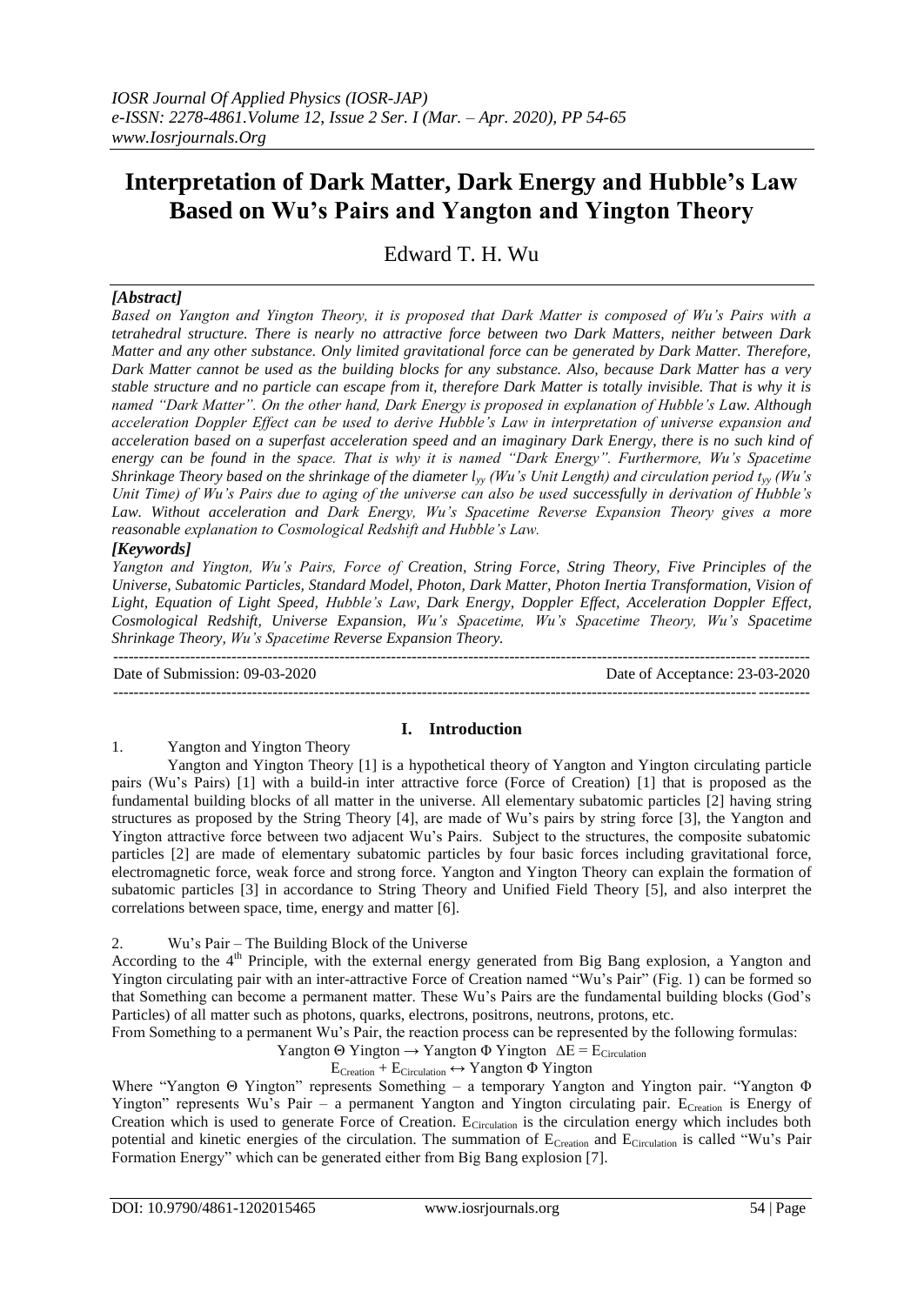

Fig.  $1$ Wu's Pair - a Yangton and Yington circulating pair.

3. Photon – A Free Wu's Pair

When Wu's Pair is released from a substance, it becomes a free particle known as "Photon". Photon travels in space at a constant Absolute Light Speed  $3x10^8$  m/s [8] while observed at the light source. The reaction process can be represented as follows:

Yangton  $\Phi$  Yington  $\rightarrow$  Photon  $\Delta E = h\nu$ 

"Yangton Φ Yington" is Wu's Pair and hν is photon's kinetic energy.

4. String Theory

General Relativity [9] and Quantum Field Theory[10] are not compatible, in order to unified four basic forces, physicists suggested that all matter, instead of a point structure, must have a linear structure with 10 dimensions like Calabi-Yau manifold (Fig. 2). This is known as the "String Theory" [4].



# Fig. 2 A cross section of a quintic Calabi-Yau manifold.

Physicists have absolutely no idea what the structures of quarks and photon are, even with their stateof-the-art LHC [11]. However, based on the Yangton and Yington Theory, that all subatomic particles should have a string structure is not only very possible, but also quite obvious.

Wu's Pair is a pair of Yangton and Yington particles circulating in an orbit held by the inter-attractive Force of Creation between the two particles. When two Wu's Pairs come together with the same circulation direction, there is an interaction, which I call "String Force" [3], that one Wu's Pair will stack up on top of the other one at a locked-in position where Yangton of the first Wu's Pair is lined up to the Yington of the second one, such that a string or ring structure of Wu's Pairs can be formed (Fig. 3), which matches very well with the String Theory.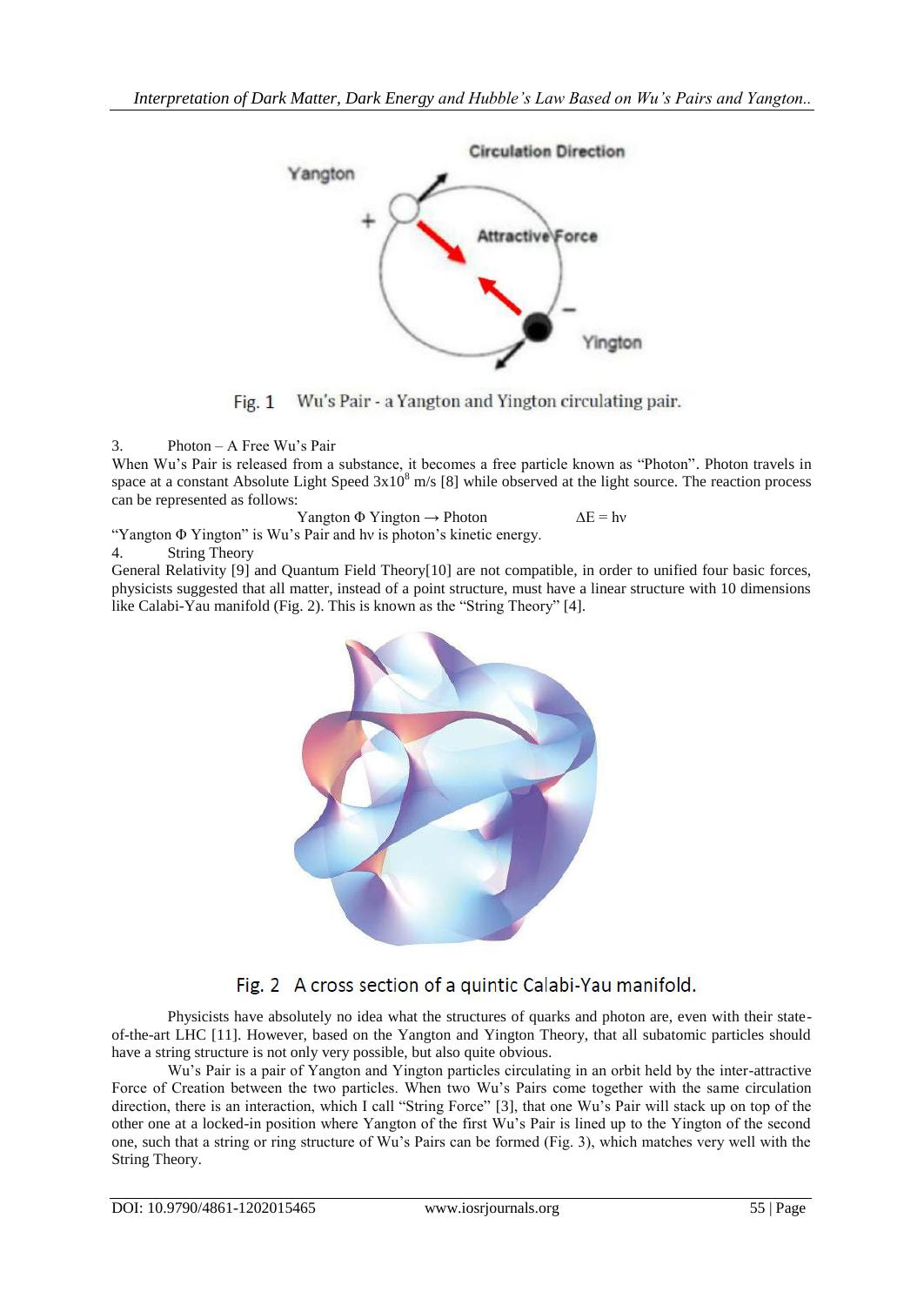



## 5. Subatomic Particles

Standard Model [2] is a group of subatomic particles which is derived from a mathematical model based on Quantum Field Theory and Yang Mills Theory. In contrast, Wu's Pairs, a physical model are proposed as the building blocks of all subatomic particles based on the Yangton and Yington Theory.

Subatomic particles are very much smaller than [atoms.](https://en.wikipedia.org/wiki/Atom) There are two types of subatomic particles: [elementary](https://en.wikipedia.org/wiki/Elementary_particle)  [particles,](https://en.wikipedia.org/wiki/Elementary_particle) which according to current theories are not made of other particles, and composite particles which are made of elementary particles. [Particle physics](https://en.wikipedia.org/wiki/Particle_physics) and [nuclear physics](https://en.wikipedia.org/wiki/Nuclear_physics) study these particles and how they [interact.](https://en.wikipedia.org/wiki/Interaction)

The elementary particles of the [Standard Model](https://en.wikipedia.org/wiki/Standard_Model) (Fig. 4) include:

- Six [flavors](https://en.wikipedia.org/wiki/Flavour_(particle_physics)) of [quarks:](https://en.wikipedia.org/wiki/Quark) [up,](https://en.wikipedia.org/wiki/Up_quark) [down,](https://en.wikipedia.org/wiki/Down_quark) [bottom,](https://en.wikipedia.org/wiki/Bottom_quark) [top,](https://en.wikipedia.org/wiki/Top_quark) [strange,](https://en.wikipedia.org/wiki/Strange_quark) and [charm](https://en.wikipedia.org/wiki/Charm_quark)
- Six types of [leptons:](https://en.wikipedia.org/wiki/Lepton) [electron,](https://en.wikipedia.org/wiki/Electron) [electron neutrino,](https://en.wikipedia.org/wiki/Electron_neutrino) [muon,](https://en.wikipedia.org/wiki/Muon) [muon neutrino,](https://en.wikipedia.org/wiki/Muon_neutrino) [tau,](https://en.wikipedia.org/wiki/Tau_(particle)) [tau neutrino](https://en.wikipedia.org/wiki/Tau_neutrino)
- Twelve [Gauge Bosons](https://en.wikipedia.org/wiki/Gauge_boson) (force carriers): the [photon](https://en.wikipedia.org/wiki/Photon) of [electromagnetism,](https://en.wikipedia.org/wiki/Electromagnetism) the three [W and Z Bosons](https://en.wikipedia.org/wiki/W_and_Z_bosons) of the [weak force,](https://en.wikipedia.org/wiki/Weak_interaction) and the eight [gluons](https://en.wikipedia.org/wiki/Gluon) of the [strong force](https://en.wikipedia.org/wiki/Strong_force)

## The [Higgs Boson](https://en.wikipedia.org/wiki/Higgs_boson)

Various [extensions of the Standard Model](https://en.wikipedia.org/wiki/Physics_beyond_the_Standard_Model) predict the existence of an elementary graviton particle and [many](https://en.wikipedia.org/wiki/List_of_elementary_particles#Hypothetical_particles)  [other elementary particles.](https://en.wikipedia.org/wiki/List_of_elementary_particles#Hypothetical_particles)

Composite subatomic particles such as [protons](https://en.wikipedia.org/wiki/Proton) or atomic [nuclei](https://en.wikipedia.org/wiki/Atomic_nucleus) are [bound states](https://en.wikipedia.org/wiki/Bound_state) of two or more [elementary](https://en.wikipedia.org/wiki/Elementary_particle)  [particles.](https://en.wikipedia.org/wiki/Elementary_particle) For example, a proton is made of two [up quarks](https://en.wikipedia.org/wiki/Up_quark) and one [down quark,](https://en.wikipedia.org/wiki/Down_quark) a neutron is made of two down quarks and one up quark, while the atomic nucleus of [Helium-4](https://en.wikipedia.org/wiki/Helium-4) is composed of two protons and two [neutrons.](https://en.wikipedia.org/wiki/Neutron)



Fig. 4 The elementary particles of the Standard Model.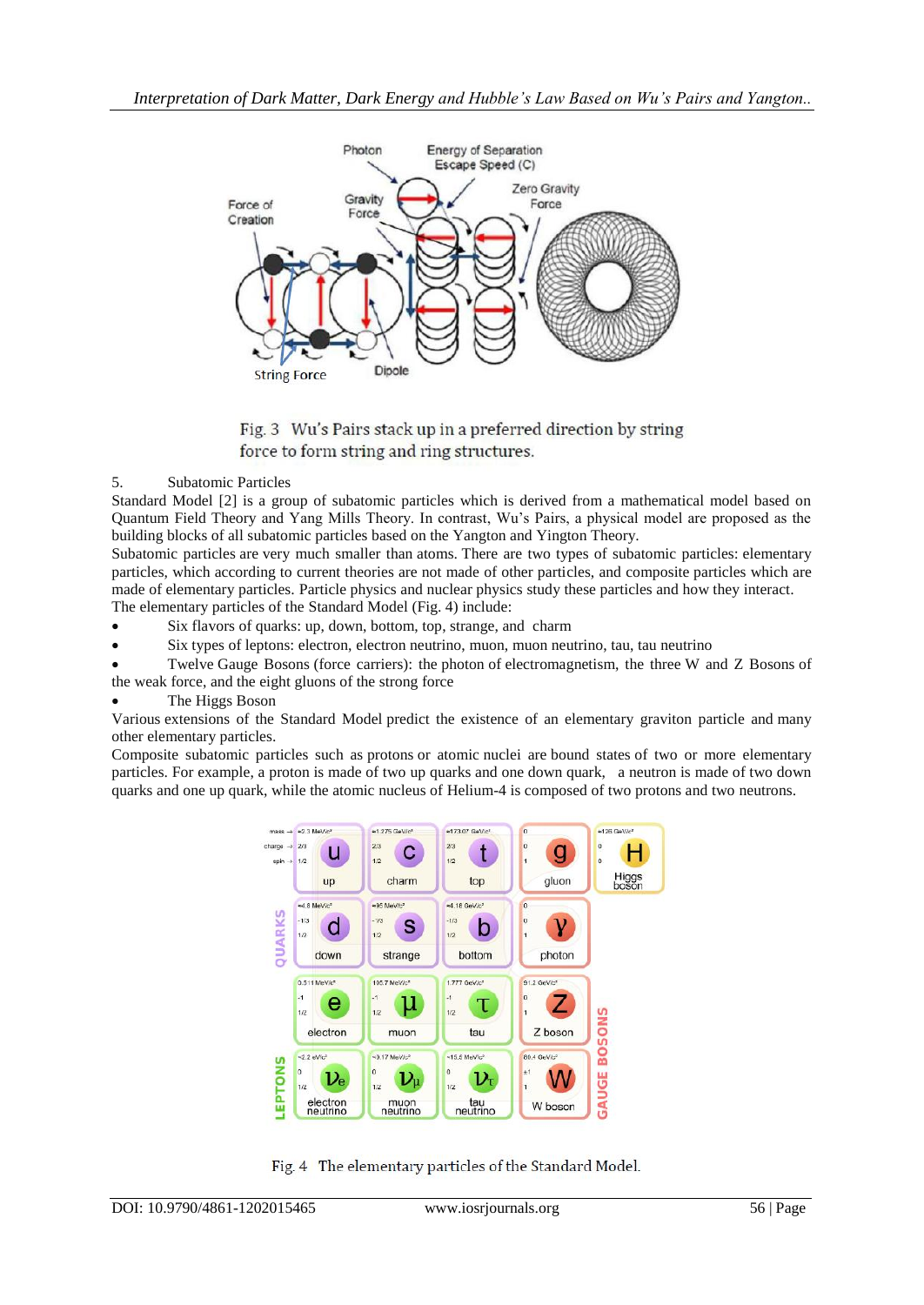According to Yangton and Yington Theory, all elementary subatomic particles including quarks, leptons, Gauge Bosons, gluons and photon are made of Wu's Pairs. They have string, ring and other structures (Fig. 3) that are glued together by the string force between two adjacent Wu's Pairs. Composite subatomic particles are made of elementary subatomic particles (Fig. 5), which are glued together by four basic forces including gravitational force, electromagnetic force, weak force and strong force that are induced from Force of Creation subject to the subatomic structures and their interactions.



Fig. 5 Subatomic particles made of string structures.

## 6. Graviton and Gravitational Force

Wu's Pairs can be used to form elementary subatomic particles of string structures in a variety of shapes. When two string structures come together in the same circulation direction, they can attract each other at the ends of the strings by locking in the Yangton of one string to the Yington of the other string. Otherwise, there is no interaction if they are in the opposite circulation directions. However, when two string structures come together side by side, no matter the circulation directions, they can adjust themselves to attract each other as the Yangtons of one string contact the Yingtons of the other string during each cycle of the circulations. These attractive only forces are known as "Gravitational Force" (Fig. 6) and the string structures that produce the gravitational force are called "Gravitons".



Fig. 6 Gravitational force between two graviton particles

## 7. Higgs Boson and Higgs Field

According to Standard Model and Quantum Field Theory, the mass of a particle is the magnitude of the barrier applied to the particle by "Higgs Bosons" [12] that are generated from Higgs Field [12]. Since Higgs Bosons can be considered as the carriers of string force that are generated by Wu's Pairs, therefore the magnitude of the barrier caused by the string force carried by Higgs Bosons is proportional to the amount of Wu's Pairs. In other words, the mass of a particle is proportional to the amount of Higgs Bosons as is that of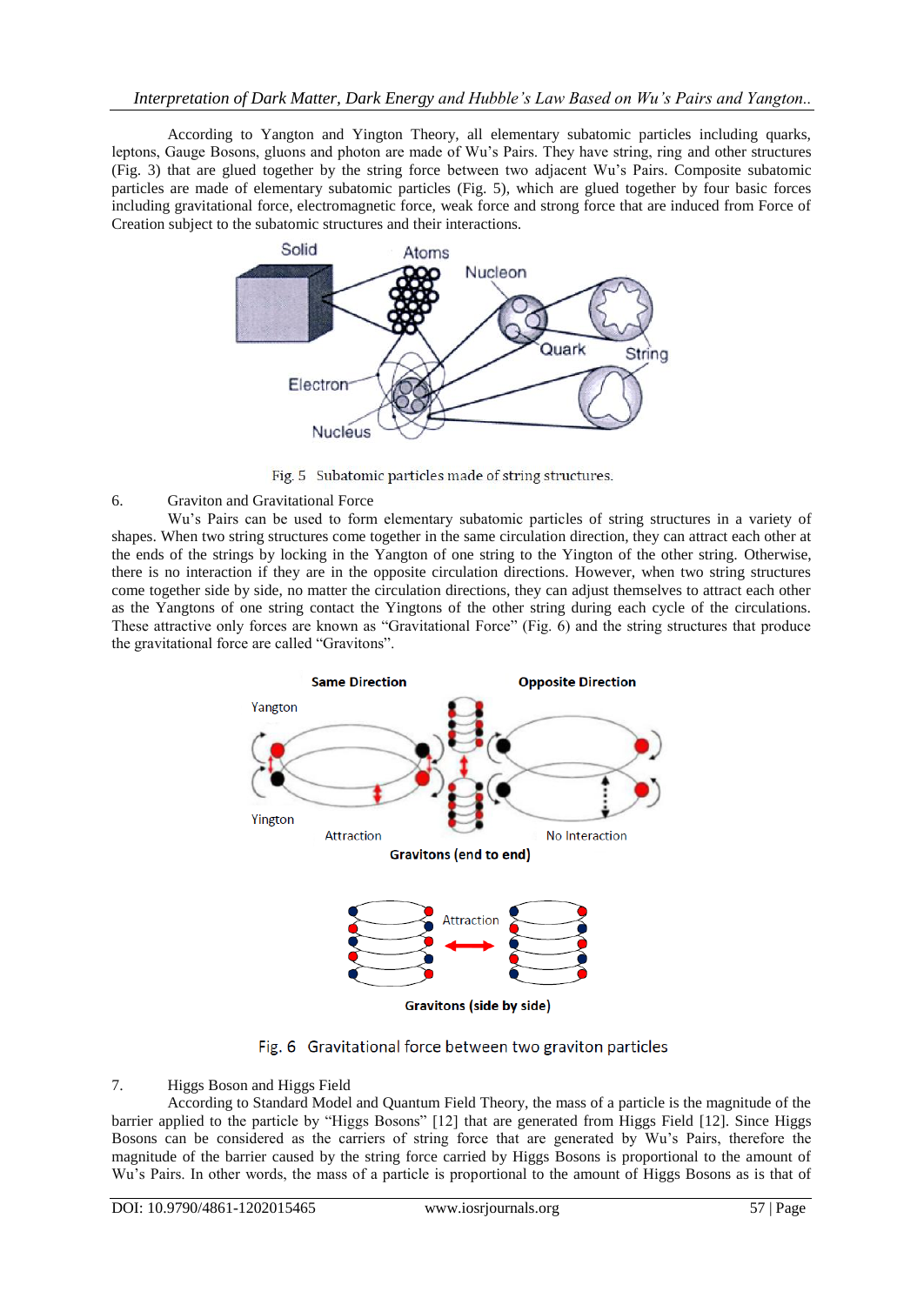Wu's Pairs. This concurs with that the mass is the total amount of Wu's Pairs based on Yangton and Yington Theory.

# 8. Electron, Positron and Electrical Force

When a number of Wu's Pairs come together they can stack up to form a string or ring structures, or cross each other's orbits to form a structure that is either with Yingtons circulating the Yangton center as the electrons (Fig. 7) [3] or with Yangtons circulating the Yington center as the positrons (Fig. 7) [3].

Since photon, a free Wu's Pair, can be absorbed and emitted from an electron jumping between two energy levels in an atom; it is proposed that electron is composed of a group of Wu's Pairs, where Yangtons are loosely confined in the center due to the compression of the centrifugal force caused by the circulation of Yingtons. Similarly, positron is composed of a group of Wu's Pairs, where Yingtons are loosely confined in the center due to the compression of the centrifugal force caused by the circulation of Yangtons. Therefore, electron can have an appearance looks like a sphere of Yingtons, and positron, on the other hand, can have the appearance looks like a sphere of Yangtons (Fig. 7) [3].

Because of the attraction between Yangton and Yington, a strong attractive force can be generated between an electron and a positron. Also, a repulsive force can be formed between two electrons as well as between two positrons. When a positron meets an electron, because of the attraction, they collide and destroy each other to release Gamma Ray (γ). This phenomenon is known as "Positron-Electron Annihilation" [13].



Fig. 7 Hypothetical structures of electrons and positrons.

## 9. Proton, Neutron, Weak Force and Strong Force

A neutron [14] is composed of three quarks, one up quark and two down quarks, and three gluons. Since all matter have string structures of Wu's Pairs, it is believed that a neutron containing three quarks and three gluons should have the shape as a donut or a triangular pretzel (Fig. 8).



Fig. 8 A hypothetical structure of neutron.

A proton [15] is also composed of three quarks, two up quarks and one down quark, and three gluons. Therefore, like the neutron, a proton containing three quarks and three gluons should also have the shape as a donut or a triangular pretzel. However, because of the Inverse Beta Decay, it is believed that a proton contains a neutron with an embedded positron and electron neutrino (Fig. 9).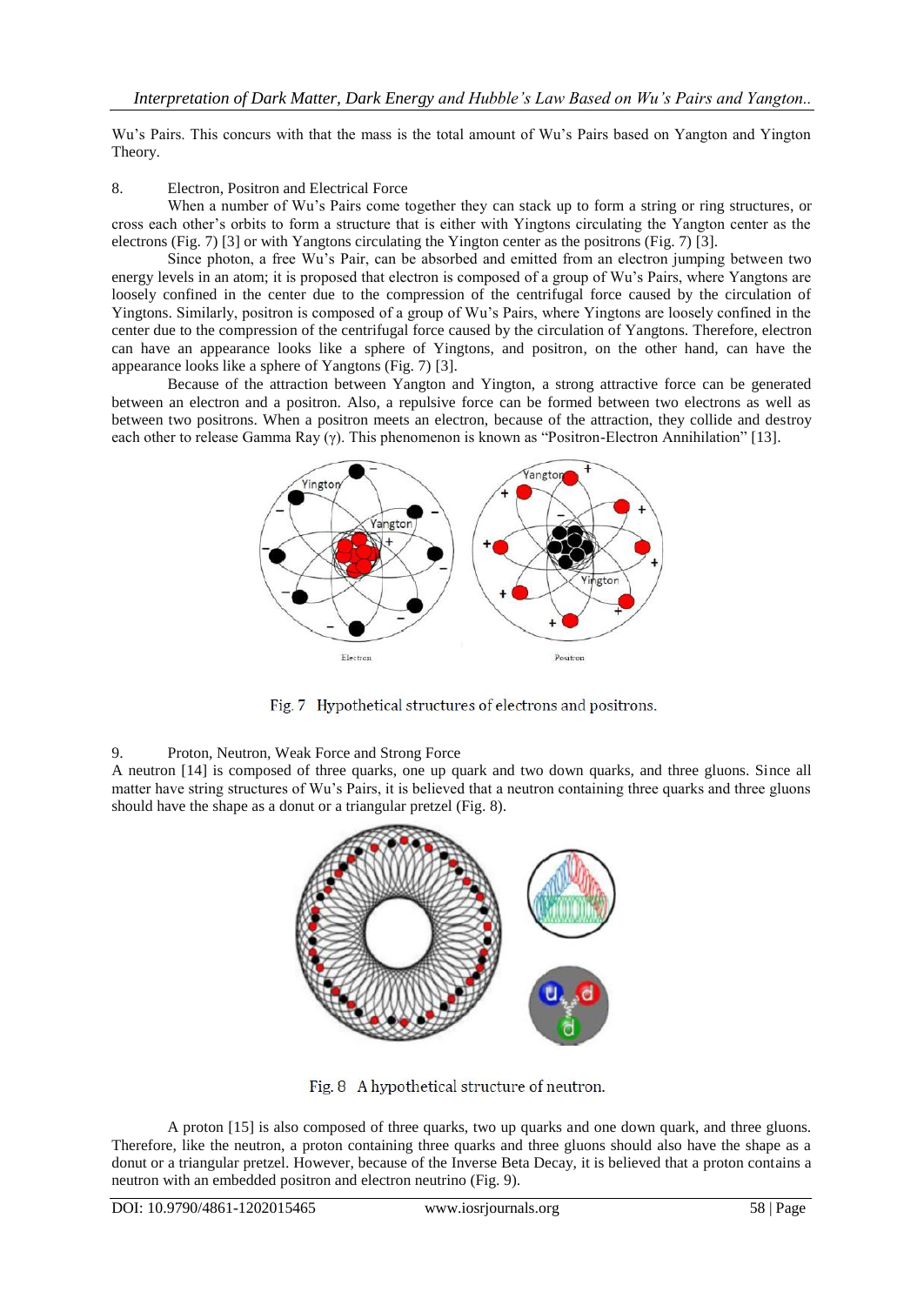

Fig. 9 A hypothetical structure of proton.

The bonding force between a neutron and a positron is known as "Weak Force" (Fig. 9) [16] which is induced by the multiple Yangtons on the surface of the positron.

In order to balance the repulsive electromagnetic force caused between protons, strong force is needed to hold protons together in the nucleus. Strong force is the attractive force generated between two neutrons, and also between a neutron and a proton. When two neutrons with ring structures made of Wu's Pairs come together, attractive force can be generated between the two neutrons with either the same or opposite circulation directions. This attractive force is known as "Strong Force" (Fig. 10) [17], which are many magnitudes larger than the gravitational force.



Fig. 10 Strong force between two neutrons.

When a neutron comes close to a proton made of a neutron, positron and electron antineutrino, both the weak force between neutron and positron (Fig. 11), and the strong force between neutron and neutron (Fig. 11) are generated to overcome the repulsive force between protons so as to keep them together inside the nucleus.



Fig. 11 Weak force and strong force.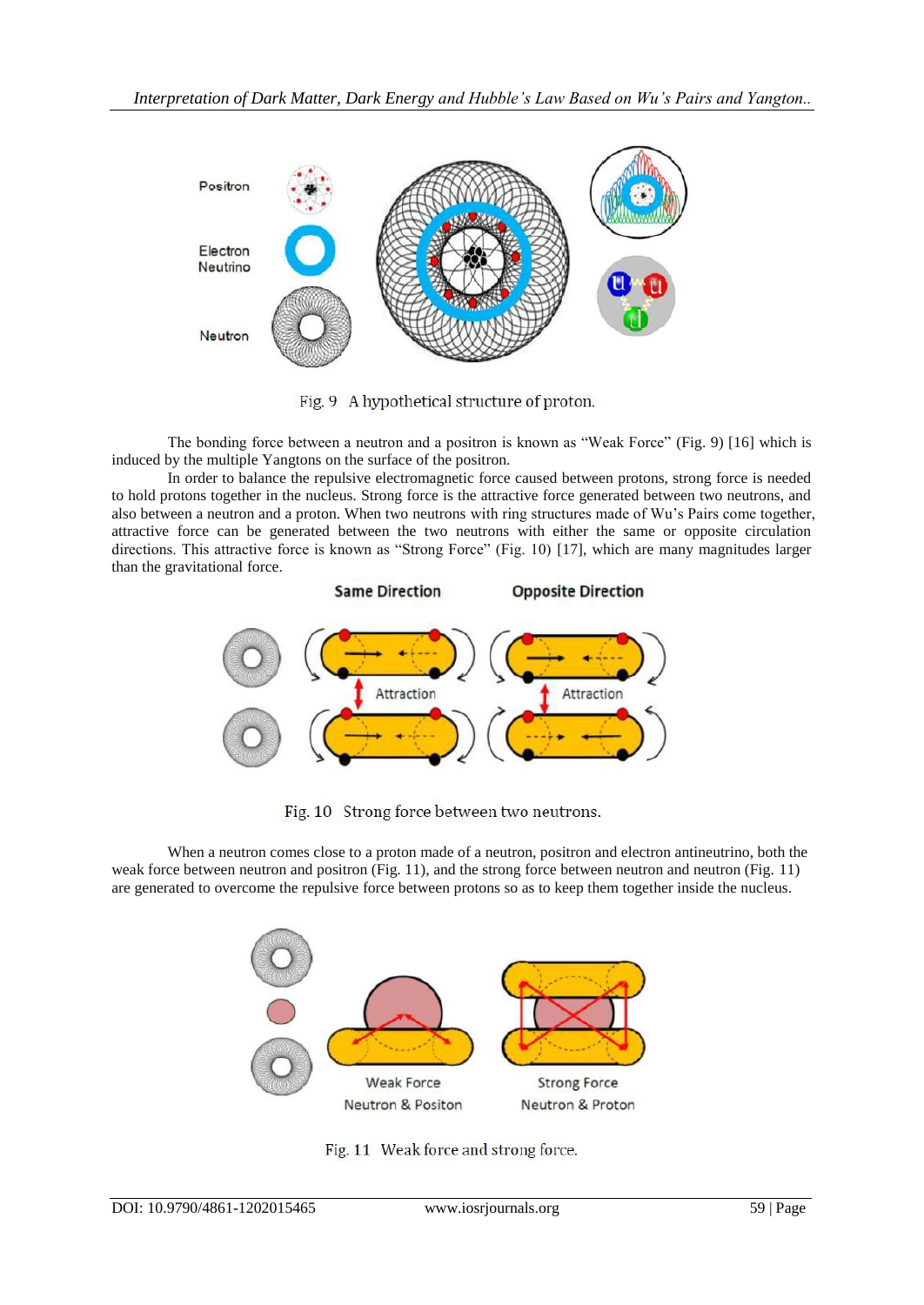#### 10. Dark Matter

Dark Matter [18] like any other subatomic particle is composed of a number of Wu's Pairs. It is proposed that Dark Matter has a tetrahedral structure of four Yangton and Yington Pairs (Fig. 12). Each Yangton and Yington Pair is circulating on its own orbit at 109.5° away from the other three pairs. Because the Yangton center coincides to the Yington center, there is no dipole in the center of the tetrahedral structure. As a result, there is nearly no attractive force between two Dark Matters neither between Dark Matter and any other substance. Only limited gravitational force can be generated by Dark Matter. Therefore, Dark Matter cannot be used as the building blocks of substance. Also, because it has a very stable structure and no particle can escape from it, therefore Dark Matter is invisible and that is why it is named "Dark Matter".





#### 11. Hubble's Law

The discovery of the linear relationship between [Redshift](https://en.wikipedia.org/wiki/Redshift) and distance for stars more than 5 billion years away, coupled with a supposed linear relation between [recessional velocity](https://en.wikipedia.org/wiki/Recessional_velocity) and Redshift yields a straight forward mathematical expression for "Hubble's Law" (Fig. 13) [19] as follows:  $V = H_0D$ 

Where

- V is the recessional velocity, typically expressed in km/s.
- H0 is Hubble's constant and corresponds to the value of H (often termed the Hubble parameter a value that is [time dependent](https://en.wikipedia.org/wiki/Time-variant_system) and can be expressed in terms of the [scale factor\)](https://en.wikipedia.org/wiki/Scale_factor_(cosmology)) in the Friedmann equations
- Taken at the time of observation denoted by the subscript "0". This value is the same throughout the universe for a given [comoving time.](https://en.wikipedia.org/wiki/Comoving_time#Comoving_coordinates)
- D is the proper distance (which can change over time, unlike the [comoving distance,](https://en.wikipedia.org/wiki/Comoving_distance) which is constant) from the [galaxy](https://en.wikipedia.org/wiki/Galaxy) to the observer, measured in [mega](https://en.wikipedia.org/wiki/Mega-) [parsecs](https://en.wikipedia.org/wiki/Parsec) (Mpc) the 3-space defined by given [cosmological time.](https://en.wikipedia.org/wiki/Cosmological_time) (Recession velocity is just  $V = dD/dt$ ).



Fig. 13 Hubble's Law - the linear relationship between Redshift and distance.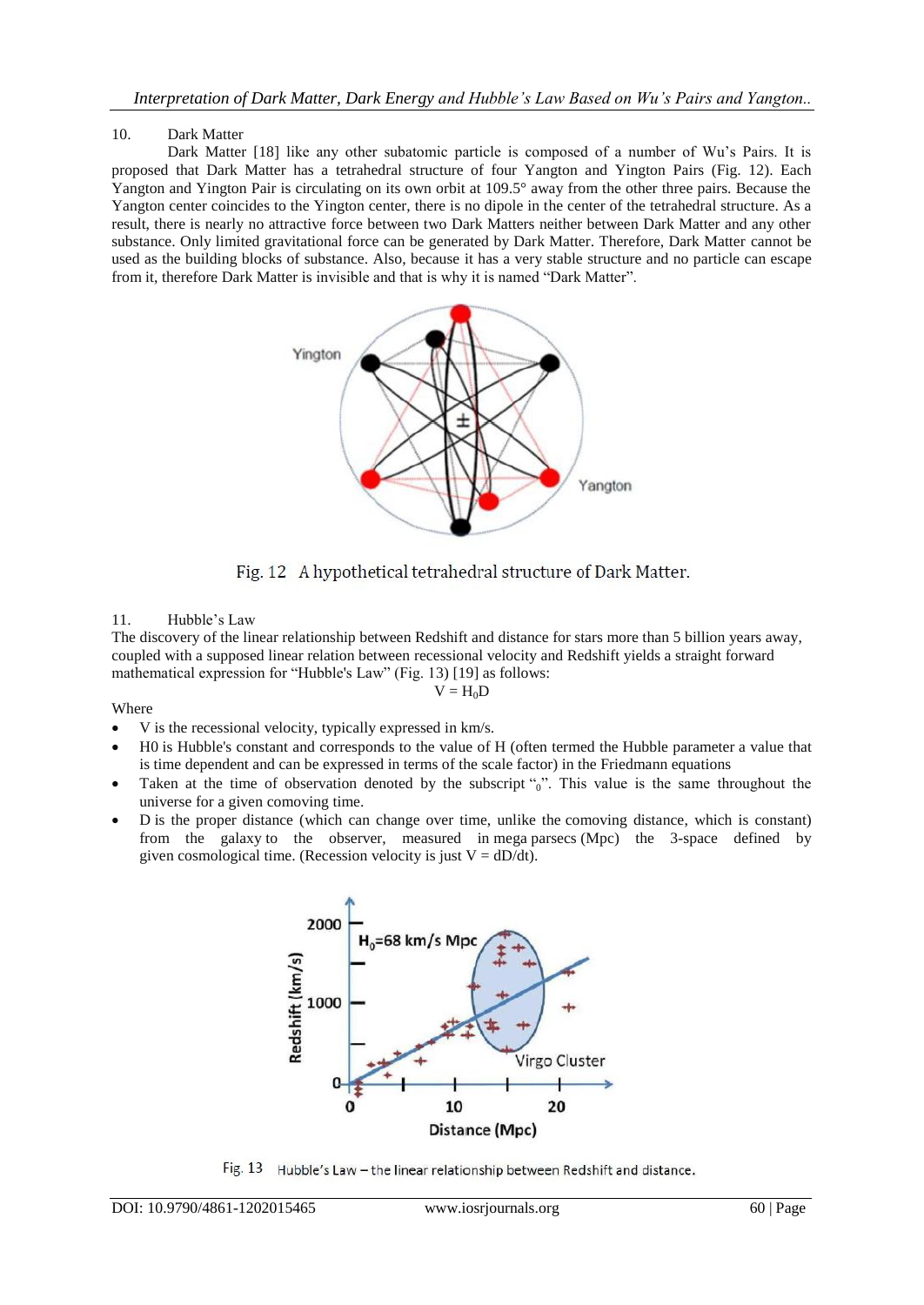#### 12. Acceleration Doppler Effect

The Doppler Effect [20] can be easily understood in the Non-Inertia Transformation process with the signal source traveling at a constant speed either towards or away from the observer such as that of sound propagation. However, the photon emission from the light source is an Inertia Transformation [21] which obeys Equation of Light Speed [21] in which Speed of Light (observed on earth) is equal to the vector summation of Speed of Light Source (observed on earth) and Absolute Light Speed (Light Speed observed on Light Source). Both Redshift and Blue shift are observed on earth only when the wavelength of light changes with the acceleration speeds of the light source. This phenomenon is named "Acceleration Doppler Effect" [22].

For a star far away from earth, the ground observer is considered stationary to the light origins of all photons that emitted from the light source (star). Therefore, the Vision of Light [21] of each photon observed by the ground observer is the same as that observed at the light origin of the photon in the Absolute Space System.

The light source (star) can either move toward or away from the observer on earth. Assuming it takes time t for a photon travelling from light source (star) to earth.  $V_0$  is the speed of the light source (star) at its beginning,  $V_t$  is the speed of the light source (star) at time t and a is the constant acceleration of the light source (star) in time t. S is the distance of the light source (star) traveling from the light origin in time t. P is the distance of the photon traveling from the light origin to earth in time t,  $V<sub>o</sub>t$  is the distance of the photon dragged by the light source (star) in time t and D is the distance between the light source (star) and the photon when it reaches earth at time t. Also  $\lambda_1$  is the wavelength,  $v_1$  is the frequency and  $C_1$  is the light speed of the photon from the light origin observed either on the light origin or earth.

 $OS = S = D$  is taken between light source and light origin = Motion of light source away from light origin.

 $SP = D$  = Distance between light source and photon = Vision of light observed from light source.

 $OP = P = Distance$  between photon and light origin = Vision of light observed from light origin and ground.

$$
\begin{array}{c}\n\mathbf{OP} = \mathbf{OS} + \mathbf{SP} \\
\mathbf{P} = \mathbf{S} + \mathbf{D} \\
\mathbf{D} = \mathbf{P} - \mathbf{S}\n\end{array}
$$

Also,

#### $OP = P = Ct + V_0t$

Where  $C$  is the Absolute Light Speed,  $V_0$  is the initial moving speed of light source from light origin and t is time.

In the case that light source (star) moves away from the observer on earth at a constant acceleration speed,  $S = - (V_0 t + \frac{1}{2} at^2)$ 

 $P = Ct - V_0t$  $D = P - S = Ct + \frac{1}{2}at^2$ Therefore,  $\lambda_1 = D/vt = (Ct + \frac{1}{2}at^2)/vt = (C + \frac{1}{2}at)/v > \lambda$  $C_1 = P/t = (Ct - V_0t)/t = C - V_0 < C$ 

 $v_1 = C_1/\lambda_1 = (C - V_0)/((C + \frac{1}{2}at)/v) < v$ 

When the light source (star) moves away from the observer on earth at constant acceleration speed, the wavelength becomes bigger, both the frequency and light speed become smaller, and thus Redshift can be observed.

13. Hubble's Law and Acceleration Doppler Effect

Although Hubble's Law is an experimental result, it can be proved by Acceleration Doppler Effect [23]. According to the mathematics in the derivation of Redshift in Acceleration Doppler Effect, where a star is moving away from earth at a constant acceleration speed a, D is the distance from the star to earth, P is the distance from the earth to light origin, S is the distance from light source to light origin,  $D = P - S = Ct + \frac{1}{2}at^2 = (C + \frac{1}{2}at)t$ 

For stars more than 5 billion years away, the acceleration ½ at becomes much bigger than C (in other words, V is much bigger than C). Therefore,

 $D/t = \frac{1}{2}$  at Because  $\lambda_1 = D/vt = (Ct + \frac{1}{2}at^2)/vt = (C + \frac{1}{2}at)/v = \lambda + \frac{1}{2}at/v$  $(\lambda_1 - \lambda)/\lambda = (\frac{1}{2} \text{ at})/C$  $(\lambda_1 - \lambda)/\lambda \infty$  at Therefore,  $D/t \infty (\lambda_1 - \lambda)/\lambda$ 

Also,  $V = V_0 + at$ at  $\rightarrow$  V<sub>0</sub>  $V = at$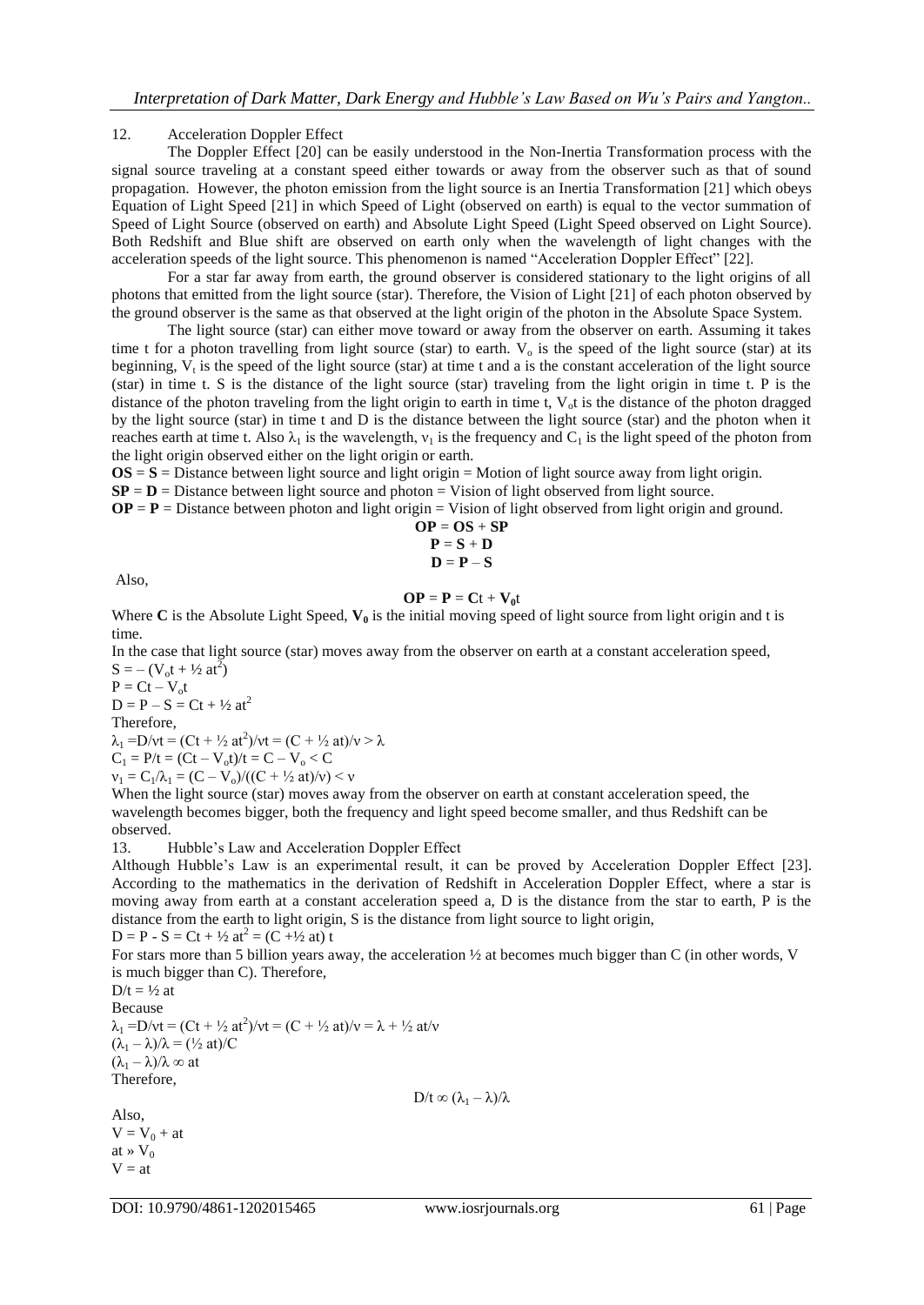Therefore,

$$
V\varpropto (\lambda_1-\lambda)/\lambda
$$

Where  $\lambda_1$  is the wavelength of the photon emitted from the star observed on earth and  $\lambda$  is the wavelength of the photon on earth,  $(\lambda_1 - \lambda)/\lambda$  is the redshift, V is the velocity of the star moving away from earth and D/t is the proper distance.

Because both V and D/t are proportional to  $(\lambda_1 - \lambda)/\lambda$ Therefore,

Also,

$$
V = H_0 D
$$
  
H<sub>0</sub> = k/t

 $V = kD/t$ 

Where k is a constant and  $H_0$  is Hubble's Constant.

For those stars they separated from earth at the same time, both t and  $H_0 = k/t$  are constants and V-D curve becomes a straight line. Also, when the universe gets older, t is bigger,  $H_0$  is smaller, and V-D curve becomes flat with a smaller slope. Furthermore, for those stars more than 5 billion light years away, 1/t becomes small and converges to a constant, so as  $H_0$ . As a result, redshift is proportional to both D and V, which obeys Hubble's Law (Fig. 13) [19].

14. Dark Energy

By fitting a theoretical model of the composition of the universe to the combined set of cosmological observations, scientists have come up with the composition of about 68% Dark Energy, 27% Dark Matter and 5% normal matter. Dark Matter works like glue. Its mass generates sufficient gravity to keep galaxies from drifting apart by spinning. Dark Energy [24] is proposed by scientists to explain the energy needed for the acceleration and expansion of Universe. However, where is the Dark Energy coming from? Does Dark Energy really exist? Or is it simply an imagination? So far, nobody has a clue. Therefore, it is named "Dark Energy".

15. Wu's Spacetime Theory and Spacetime Shrinkage Theory

According to the Five Principles of the Universe [25], through the aging of the universe, Wu's Pair (Yangton and Yington circulating pair) – the building block of the universe is getting smaller and eventually Yangton will recombine with Yington to destroy each other such that everything will go back to Nothing.

As a consequence, Spacetime [x, y, z, t]( $l_{yy}$ ,  $t_{yy}$ ) is shrinking because the diameter of Wu's Pair  $l_{yy}$  (Wu's Unit Length) is getting smaller due to the aging of the universe, meantime the period of the circulation of Wu's Pair  $t_{yy}$  (Wu's Unit Time) is also shrinking according to Wu's Spacetime Theory  $t_{yy} = \gamma l_{yy}^{3/2}$  [26]. This is named "Wu's Spacetime Shrinkage Theory" [26].

#### 16. Hubble's Law and Wu's Spacetime Shrinkage Theory

Although Hubble's Law can be used to explain the expansion of the universe and derived successfully from the Acceleration Doppler Effect, it is hard to believe that a star can move faster than light speed and with an acceleration backed up by a mysterious Dark Energy. To avoid these problems, a model based on Wu's Spacetime Shrinkage Theory is proposed to interpret Hubble's Law. Because of the shrinkage of the circulation period ( $t_{vv}$ ) and orbital size ( $l_{vv}$ ) of Wu's Pairs due to the aging of the universe, a photon emitted from a star more than 5 billion light years away has a larger wavelength than that on the present earth, which causes redshift and obeys Hubble's Law.

It is obvious that Hubble's Law can be derived from Wu's Spacetime Shrinkage Theory. However, I did make some mistakes in my previous publication [27]. With a clear logic and more careful mathematical analysis, a new approach is presented as follows:

Figure 14 shows a schematic diagram of the visions of star on earth. In the beginning (when photon is emitted from the star), the distance X measured on earth between the star and earth is the multiplication of the Normal Unit Length  $L_i$  and the Amount of Normal Unit Length  $M_i$ . At the final stage (when the photon reaches the earth), the distance of the star X measured on earth becomes the multiplication of the Normal Unit Length  $L_f$ and the Amount of Normal Unit Length  $M_f$ . The distance of the star X stays the same. But the vision of the star  $D_E$  reflects the distance of the star moves from initial distance  $M_iL_f$  to the final distance  $M_fL_f$  observed on earth. Because  $M_fL_f$  is much bigger than  $M_iL_f$ ,  $D_E$  is approximately equal to the distance X between the star and earth (Fig. 14).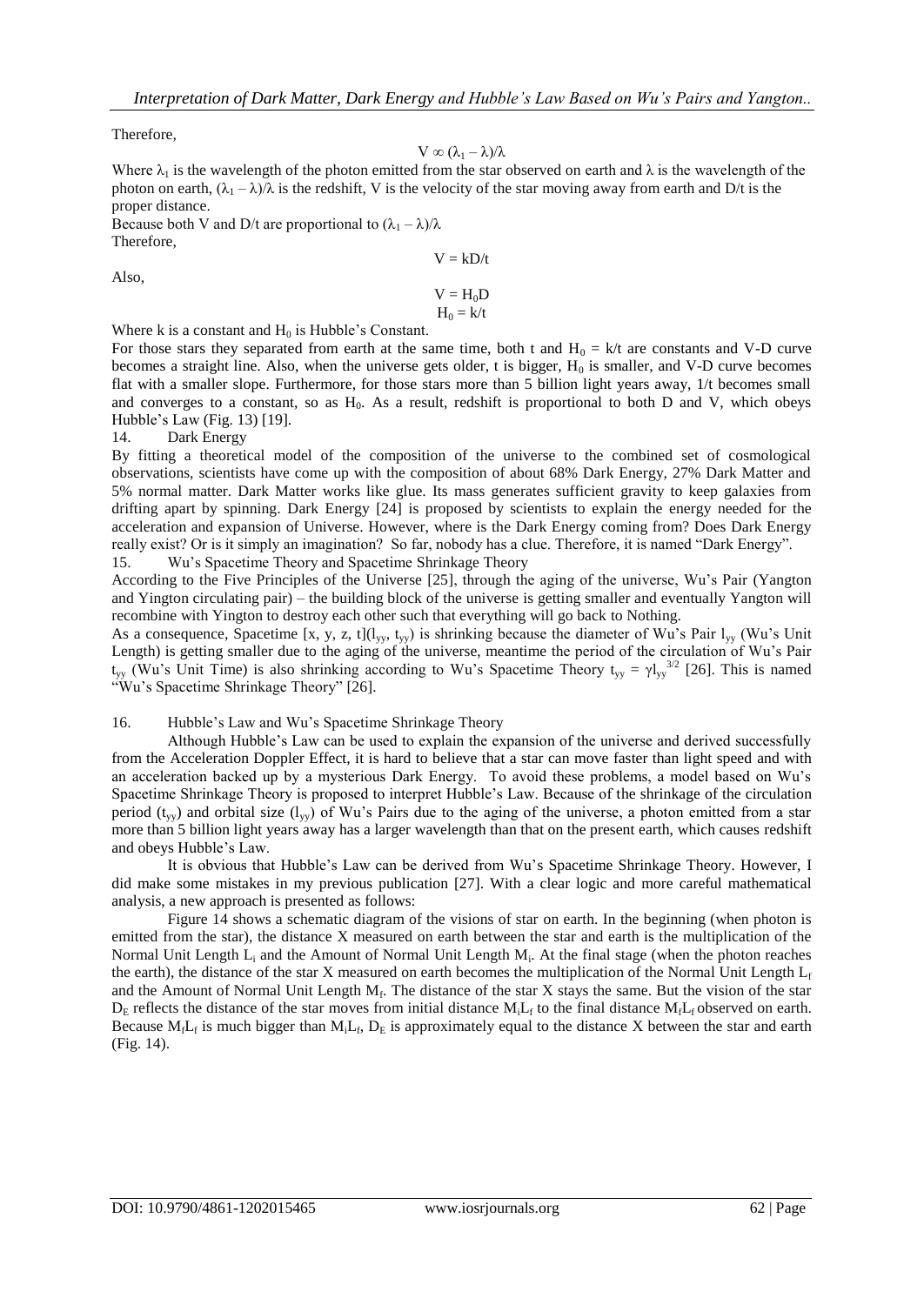



The differential of the Amount of Normal Unit Length of the vision of star  $d(d_E)$  can be represented by:  $d(d_E) = dM$ 

Because  $X = ML$  $dM = X dL^{-1}$ Also L  $\infty$  l<sub>yy</sub>  $\infty$  λ Therefore,

$$
\begin{array}{c} d(d_E) \varpropto dL^{-1} \\ d(d_E) \varpropto d\lambda^{-1} \\ d_E \varpropto (1/\lambda_f - 1/\lambda_i) \\ d_E \varpropto 1/\lambda_i \ (\lambda_i - \lambda_f)/\lambda_f \end{array}
$$

For a star 5 billion light years away,  $\lambda_i$  becomes very large and  $1/\lambda_i$  converges to a constant. Therefore,

$$
\begin{array}{c} d_E \varpropto (\lambda_1\text{-}\lambda)/\lambda \\ d_E \varpropto (l_{yy1}-l_{yy})/l_{yy} \end{array}
$$

Where  $d_E$  is the Amount of Normal Unit Length of the vision of star.  $\lambda_1$  is the wavelength and  $l_{yyl}$  is the Wu's Unit Length of the photon generated in the initial stage on the star.  $\lambda$  is the wavelength and  $l_{yy}$  is the Wu's Unit Length of the photon generated at the final stage on the present earth.  $(\lambda_1 - \lambda)/\lambda$  is the redshift and  $(l_{yy1} - l_{yy})/l_{yy}$  is named "Wu's Spacetime Shrinkage Factor".

Also, the Amount of the Normal Unit Velocity "v" of the reverse expansion can be represented by:

$$
v\equiv dM/dt
$$

Because  $ML = X$  $v = d(X/L)/dt = X dL^{-1}/dt$ Also, L  $\infty$  l<sub>yy</sub>  $\infty$  λ Therefore,

 $v \propto dL^{-1}/dt$  $v \propto d\lambda^{-1}/dt$  $vt \in (1/\lambda_f - 1/\lambda_i)$ vt  $\infty$  1/ $\lambda_i$  ( $\lambda_i - \lambda_f$ )/ $\lambda_f$ 

For a star 5 billion light years away,  $\lambda_i$  becomes very large and  $1/\lambda_i$  converges to a constant. Therefore,

$$
vt \propto (\lambda_1 - \lambda)/\lambda
$$

vt  $\infty (l_{yy1} - l_{yy})/l_{yy}$ 

Where v is the amount of the unit velocity of the reverse expansion.  $\lambda_1$  is the wavelength and  $l_{yy1}$  is the Wu's Unit Length of the photon generated in the initial stage on the star.  $\lambda$  is the wavelength and  $l_{yy}$  is the Wu's Unit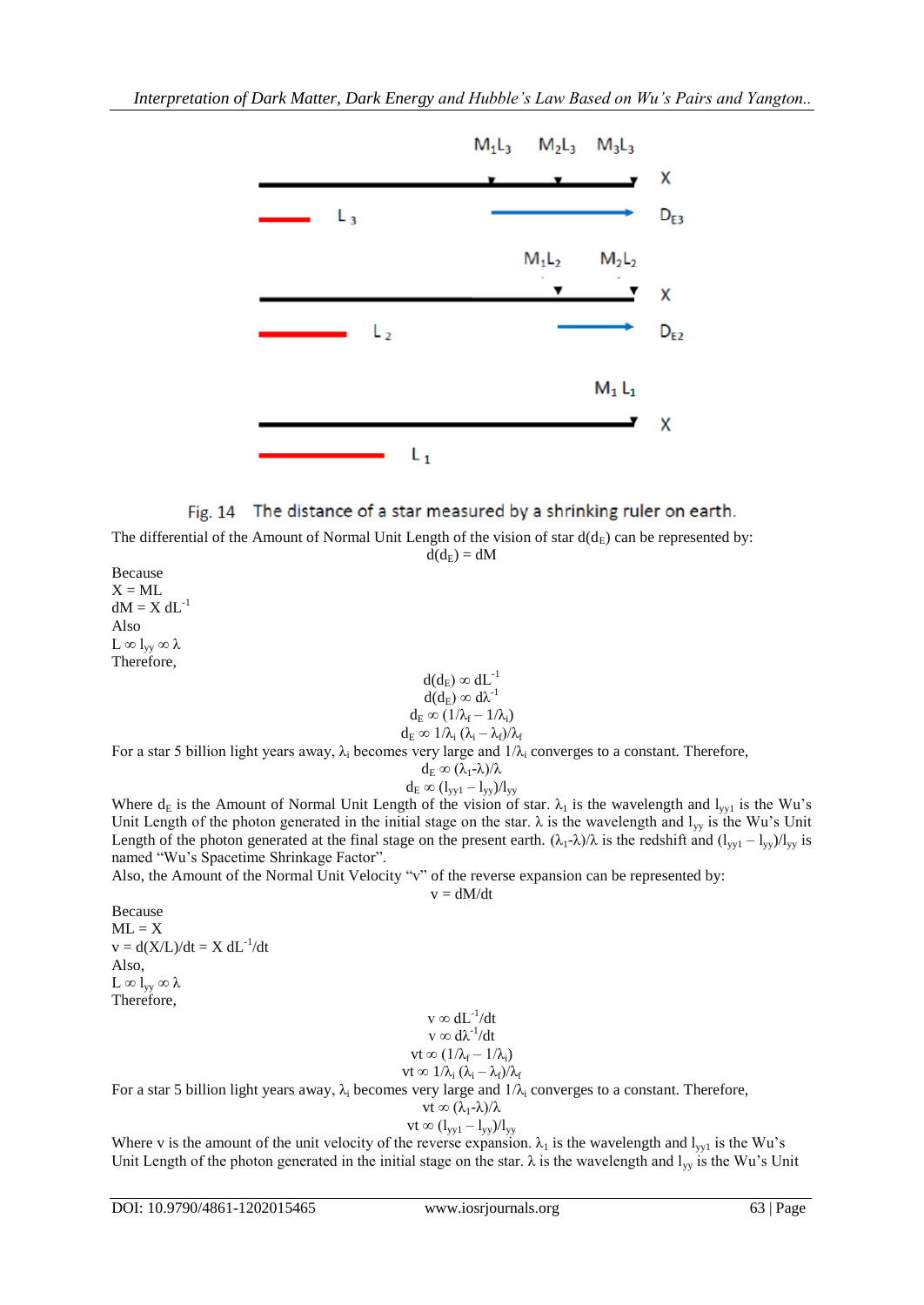Length of the photon generated at the final stage on the present earth.  $(\lambda_1 - \lambda)/\lambda$  is the redshift and  $(l_{vv1} - l_{vv})/l_{vv}$  is named "Wu's Spacetime Shrinkage Factor".

Because both  $d_E$  and vt are proportional to  $(\lambda_1 - \lambda)/\lambda$ , therefore,  $v = (k/t) d_E$ 

And

$$
\begin{array}{c} v = H_0 d_E \\ H_0 = k/t \end{array}
$$

Where k is a constant and  $H_0$  is Hubble's Constant.

As a result, Hubble's Law can also be derived from Wu's Spacetime Shrinkage Theory. Because of this reason, instead of the expansion of the universe due to the Acceleration Doppler Effect, Hubble's Law can also be interpreted by Wu's Spacetime Shrinkage Theory due to the aging of the universe. This is named "Wu's Spacetime Reverse Expansion Theory".

17. Wu's Spacetime Reverse Expansion Theory Versus Universe Expansion Theory

During Wu's Spacetime shrinkage process, the potential energy of Yangton and Yington circulating pairs can be converted to their kinetic energy with no need of external energy. Also, the distance between the star and earth remains unchanged at all time. There are no such things as that the star is undergoing acceleration and moving at a speed faster than the light speed. Because of these reasons, it is believed that Wu's Spacetime Reverse Expansion Theory based on Wu's Spacetime Shrinkage Theory is more realistic than Universe Expansion Theory in explanation of Cosmological Redshift and Hubble's Law. In other words, it is believed that Wu's Spacetime on earth is actually shrinking instead of that the universe is expanding and accelerating. 18. Conclusion

Based on Yangton and Yington Theory, it is proposed that Dark Matter is composed of Wu's Pairs with a tetrahedral structure. There is nearly no attractive force between two Dark Matters, neither between Dark Matter and any other substance. Only limited gravitational force can be generated by Dark Matter. Therefore, Dark Matter cannot be used as the building blocks for any substance. Also, because Dark Matter has a very stable structure and no particle can escape from it, therefore Dark Matter is totally invisible. That is why it is named "Dark Matter". On the other hand, Dark Energy is proposed in explanation of Hubble's Law. Although acceleration Doppler Effect can be used to derive Hubble's Law in interpretation of universe expansion and acceleration based on a superfast acceleration speed and an imaginary Dark Energy, there is no such kind of energy can be found in the space. That is why it is named "Dark Energy". Furthermore, Wu's Spacetime Shrinkage Theory based on the shrinkage of the diameter  $l_{yy}$  (Wu's Unit Length) and circulation period  $t_{yy}$ (Wu's Unit Time) of Wu's Pairs due to aging of the universe can also be used successfully in derivation of Hubble's Law. Without acceleration and Dark Energy, Wu's Spacetime Reverse Expansion Theory gives a more reasonable explanation to Cosmological Redshift and Hubble's Law.

#### **[References]**

- [1]. Edward T. H. Wu, "Yangton and Yington–A Hypothetical Theory of Everything", Science Journal of Physics, Volume 2015, Article ID sjp-242, 6 Pages, 2015, doi: 10.7237/sjp/242.
- [2]. "Subatomic Particle" Encyclopedia Britannica. Retrieved 2008-06-29.
- [3]. Edward T. H. Wu. "Subatomic Particle Structures and Unified Field Theory Based on Yangton and Yington Hypothetical Theory". American Journal of Modern Physics. Vol. 4, No. 4, 2015, pp. 165-171. doi: 10.11648/j.ajmp. 20150404.13.
- [4]. Polchinski, Joseph (1998). String Theory, Cambridge University Press ISBN 0521672295.<br>[5]. Beyond Art: A Third Culture page 199. Compare Uniform field theory.
- [Beyond Art: A Third Culture](https://books.google.com/books?id=xkk6U42Zl_sC&pg=PA199&lpg=PA199&dq=%22uniform+field+theory%22#v=onepage&q=%22uniform%20field%20theory%22&f=false) page 199. Compare [Uniform field theory.](https://en.wikipedia.org/wiki/Uniform_field_theory)
- [6]. Edward T. H. Wu "My Universe A Theory of Yangton and Yington Pairs", Amazon.com, ISBN 9781520923000
- 
- [7]. "Big-bang model". Encyclopedia Britannica. Retrieved 11February 2015. Edward T. H. Wu. "Mass, Momentum, Force and Energy of Photon and Subatomic Particles, and Mechanism of Constant Light Speed Based on Yangton & Yington Theory". American Journal of Modern Physics. Vol. 5, No. 4, 2016, pp. 45-50. doi: 10.11648/j.ajmp.20160504.11.
- [9]. Einstein A. (1916), Relativity: The Special and General Theory (Translation 1920), New York: H. Holt and Company.
- [10]. Zee, Anthony (2010). Quantum Field Theory in a Nutshell (2nd ed.). [Princeton University Press.](https://en.wikipedia.org/wiki/Princeton_University_Press) [ISBN](https://en.wikipedia.org/wiki/International_Standard_Book_Number) [978-0691140346.](https://en.wikipedia.org/wiki/Special:BookSources/978-0691140346)
- [11]. B.P. Abbott et al. (LIGO Scientific Collaboration and Virgo Collaboration) (2016). "Observation of Gravitational Waves from a Binary Black Hole Merger". Physical Review Letters 116 (6). Bibcode: 2016 PhRvL.116f1102A. doi: 10.1103/PhysRevLett.116.061102.
- [12]. http://en.wikipedia.org/wiki/Higgs\_boson.
- [13]. "The Standard Model [Particle decays and annihilations"](http://particleadventure.org/eedd.html)*.* The Particle Adventure: The Fundamentals of Matter and Force. [Lawrence Berkeley National Laboratory.](https://en.wikipedia.org/wiki/Lawrence_Berkeley_National_Laboratory) Retrieved 17 October2011*.*
- [14]. [https://en.wikipedia.org/wiki/Neutron.](https://en.wikipedia.org/wiki/Neutron)
- [15]. https://en.wikipedia.org/wiki/Proton.
- [16]. J. Christman (2001). "The Weak Interaction" (PDF). Physnet. Michigan State University.
- [17]. Chapter 4 NUCLEAR PROCESSES, THE STRONG FORCE, M. Ragheb 1/27/2012, University of Illinois.<br>[18]. Dark Matter. CERN. Retrieved on 17 November 2014.
- Dark Matter. CERN. Retrieved on 17 November 2014.
- [19]. Hubble, E. (1929). ["A relation between distance and radial velocity among extra-galactic nebulae".](http://www.pnas.org/cgi/reprint/15/3/168) [Proceedings of the National](https://en.wikipedia.org/wiki/Proceedings_of_the_National_Academy_of_Sciences)
- [Academy of Sciences.1](https://en.wikipedia.org/wiki/Proceedings_of_the_National_Academy_of_Sciences)5(3): 168-73. [Bibcode](https://en.wikipedia.org/wiki/Bibcode)[:1929PNAS...15..168H.](http://adsabs.harvard.edu/abs/1929PNAS...15..168H) [doi](https://en.wikipedia.org/wiki/Digital_object_identifier)[:10.1073/pnas.15.3.168.](https://dx.doi.org/10.1073%2Fpnas.15.3.168) [PMC](https://en.wikipedia.org/wiki/PubMed_Central) [522427.](https://www.ncbi.nlm.nih.gov/pmc/articles/PMC522427) [PMID](https://en.wikipedia.org/wiki/PubMed_Identifier) [16577160.](https://www.ncbi.nlm.nih.gov/pubmed/16577160)
- [20]. Alec Eden The search for Christian Doppler, Springer-Verlag, Wien 1992. Contains a facsimile edition with an English translation.